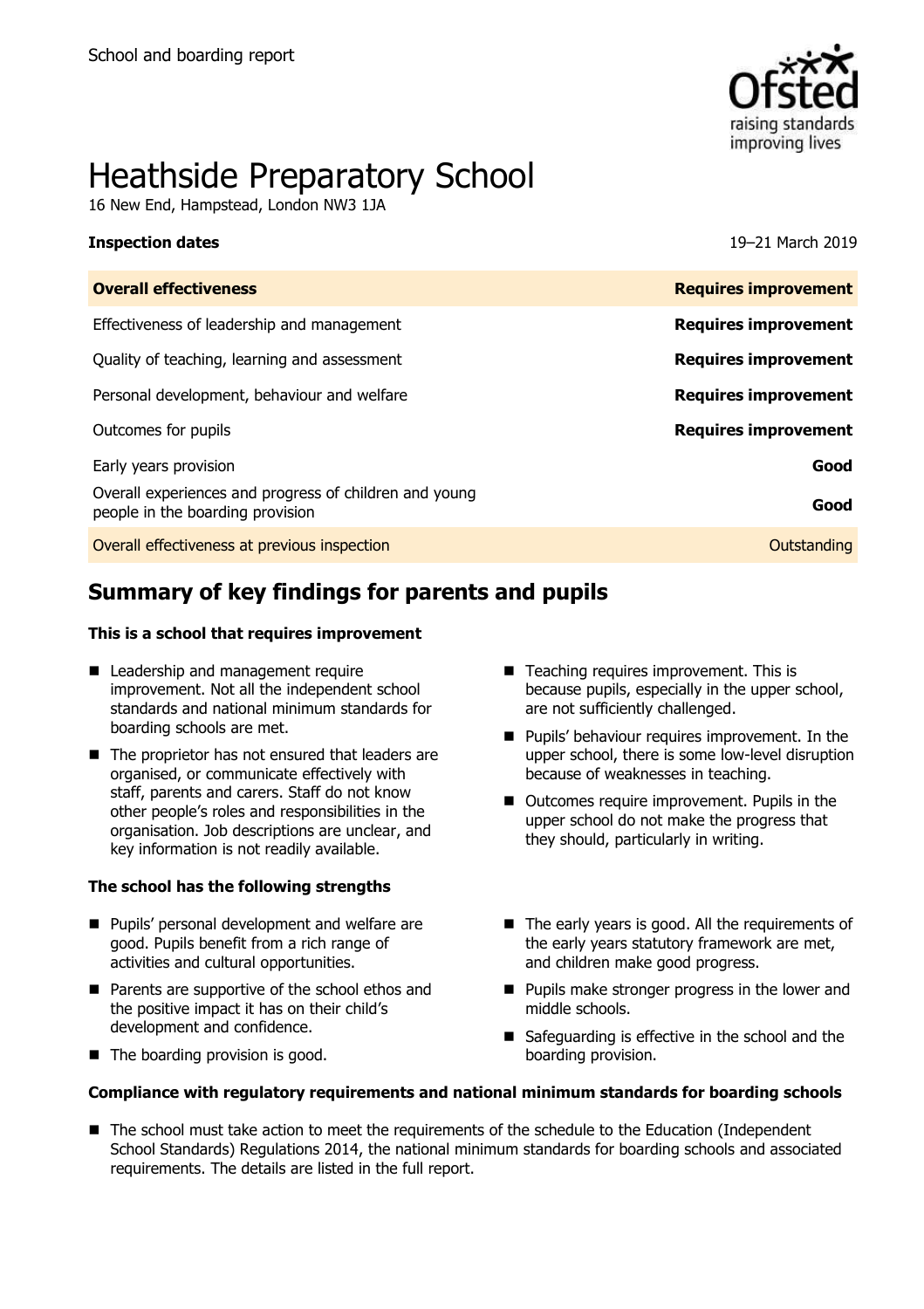

# **Full report**

### **What does the school need to do to improve further?**

- Improve leadership and management to ensure that:
	- the proprietor, the advisory board and the senior leaders work to bring staff and parents together with a common purpose so that the school community can move on from past events
	- the proprietor and advisory board provide appropriate support and challenge, and hold leaders to account
	- leaders demonstrate good skills and knowledge over time
	- the advisory board and/or the proprietor take responsibility for monitoring the effectiveness of the boarding provision
	- there is capacity and suitable working arrangements in the senior leadership team to sustain improvements
	- health information on the central records is accessible, regularly updated and verified
	- communication with parents is effective so that they know what is happening at the school and know who to contact for information, or if they have concerns
	- communication and information sharing with staff is effective, so that they are informed and can contribute to the school's development
	- all staff and leaders know their job descriptions, and there are clear, transparent procedures for monitoring performance and reviewing job descriptions
	- all staff and leaders have a clear understanding of roles and responsibilities within the organisation, and know who to refer to for information or guidance
	- there are clear procedures for ensuring continuity for pupils in terms of their learning and behaviour expectations when there are staff changes.
- **IMPROVE THE 11 Improve teaching and outcomes for pupils, particularly in the upper school, by ensuring** that teachers plan work at the right level to challenge pupils and improve their confidence in writing.
- **IMPROVE PUPILE** Interpretion in lessons in the upper school, by ensuring that teachers plan and deliver suitable activities so that pupils stay focused on their learning.
- Good practice recommendations in relation to the boarding provision:
	- improve management oversight of recording in relation to healthcare plans so that information is regularly updated and readily accessible to teaching and boarding staff
	- ensure that boarding staff have clear job descriptions for their roles and responsibilities
	- improve links between the school's health and well-being team and the boarding provision
	- ensure that staff are trained to apply the behaviour management policy consistently.
- The school must meet the independent school standards and national minimum standards, as set out in the annex of this report.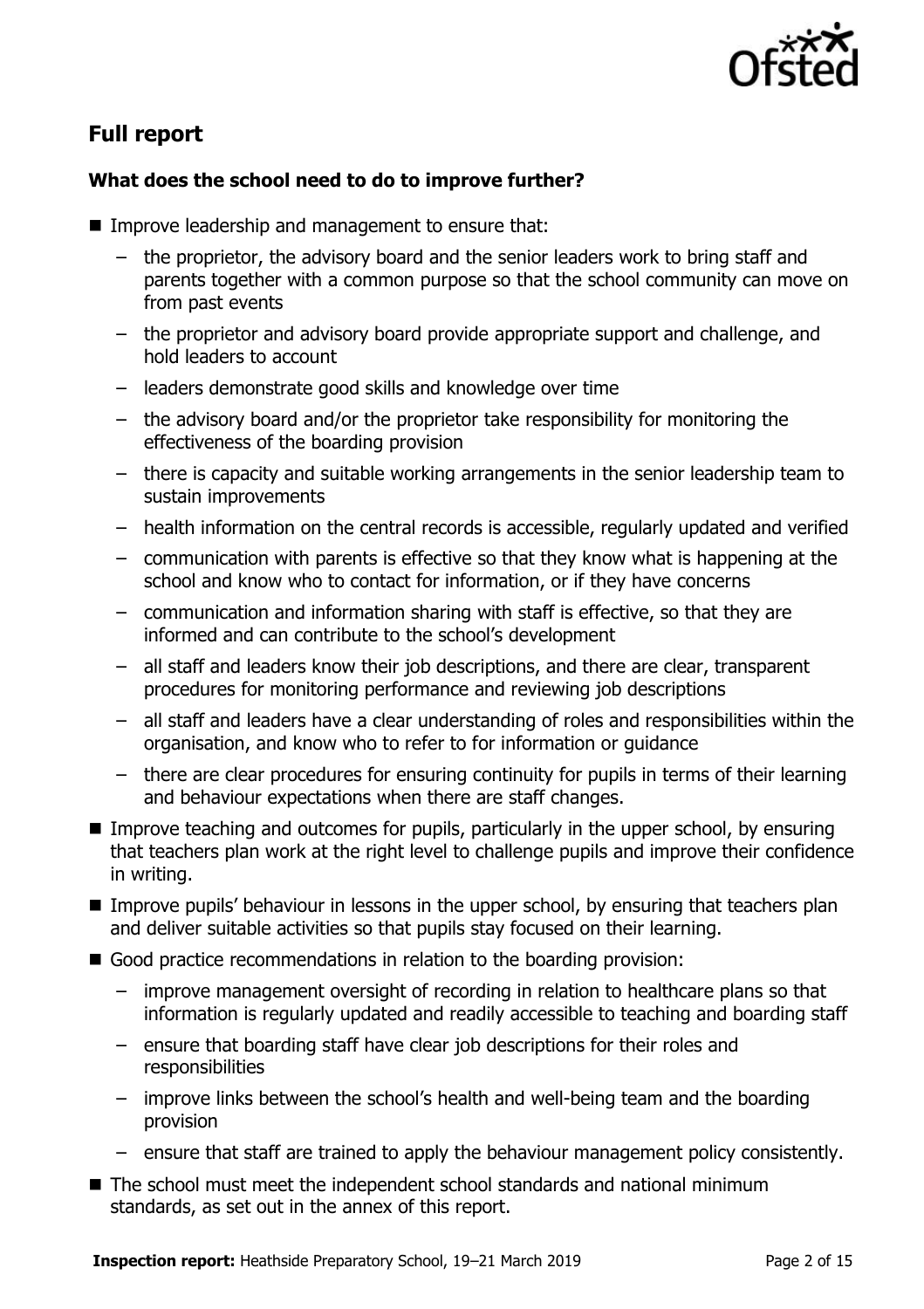

# **Inspection judgements**

# **Effectiveness of leadership and management Requires improvement The effectiveness of leaders and managers in the boarding provision**<br>**boarding** provision **How well children and young people are helped and protected in the boarding provision**

- Leadership and management require improvement. Leadership is disorganised, and systems to hold leaders and staff to account are ineffective. There are weaknesses in the way leaders communicate with staff and parents.
- The senior leaders and consultants who have joined the school are successful in ensuring that the school now meets the standards relating to health and safety, welfare, checks on the suitability of staff and the premises. These are the independent school standards and the national minimum standards for boarding schools. However, some of the leadership standards in the school and the boarding provision are not met.
- Working practice and procedures to ensure that improvements are sustained are not strong enough. For example, the school organisation diagram for the upper school is incomplete. It does not include staff surnames, or give useful information about roles. The assistant principal is not on the organisation diagram. There is confusion about job descriptions because they are not kept up to date, so staff do not know if they are asking the right person. Staff based on one site are not clear if their role extends to other sites or not. For example, school staff in the health and well-being team do not have formal arrangements in place to provide direction, support or supervision. Inspectors heard conflicting accounts about their roles and responsibilities. It is not clear who is responsible for ensuring that health questionnaires provided by parents are uploaded on to the school's central records.
- The proprietor and other senior leaders do not consistently demonstrate the leadership skills necessary to bring members of the school community together with a common purpose and move on from past decisions and events. For example, the school breached its registration by implementing a key stage 4 without permission from the registration authority. As a result, pupils and staff have left the school. This has been very unsettling for everyone. Nevertheless, leaders now need to take responsibility for this, heal the bitterness and ill feeling, and support all members of the school community to move forward.
- Overall, staff are positive about the school. They acknowledge the improvements made by new leaders and recognise the school's strengths. However, they are clear when things do not work well. At present, some staff feel isolated and undervalued by leaders. There is confusion about how decisions are made and communicated. For example, subject leaders in the upper school are not familiar with the school organisation diagram. They do not know who is responsible for supporting them to improve teaching and learning. When colleagues leave, it is unclear how or why others take on acting roles.
- **Parents are very supportive of the school. A large number of parents responded to the** Ofsted survey, Parent View, and spoke to inspectors. The majority of parents who responded were positive about their child's experience. They value the proprietor's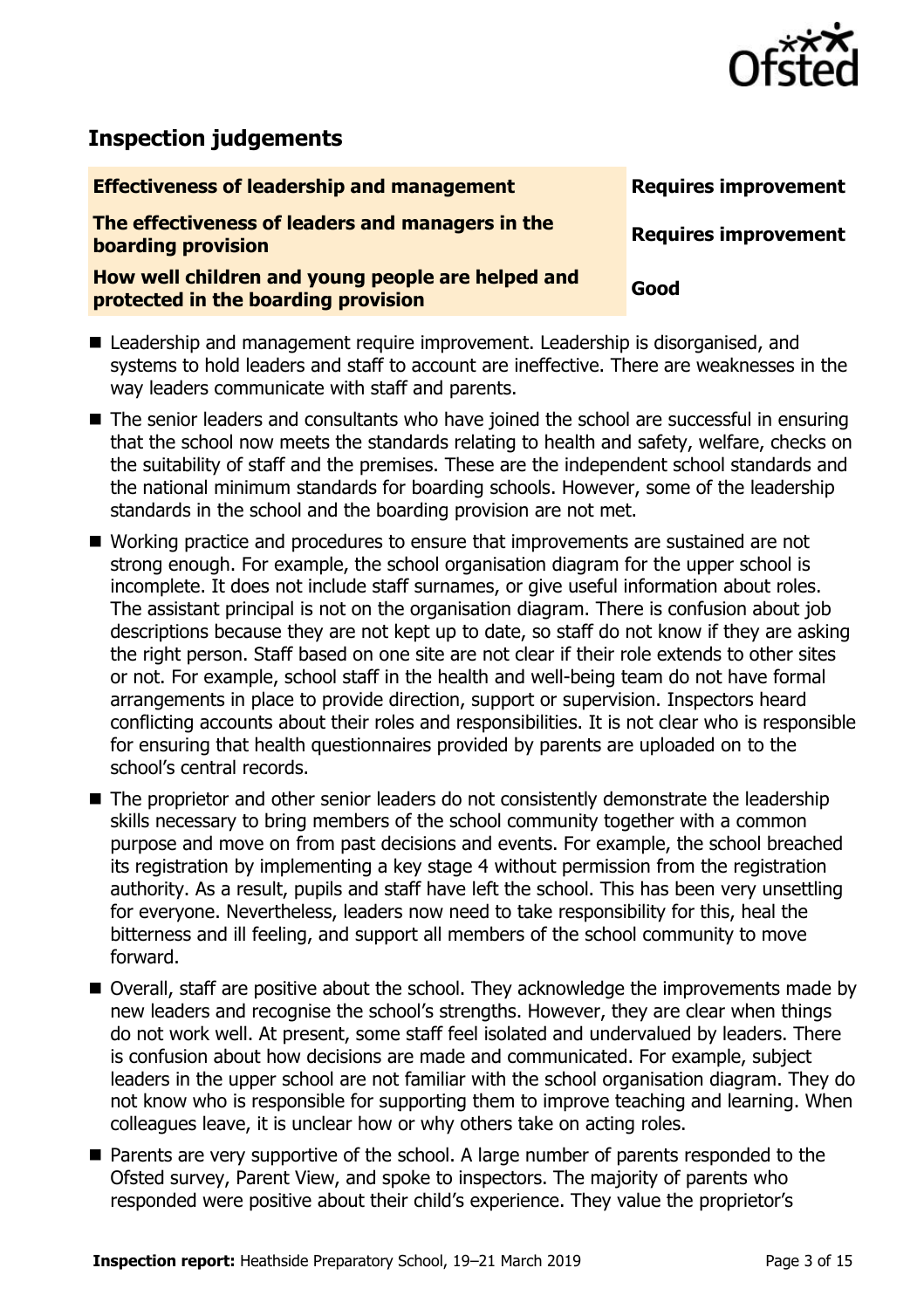

educational vision, and recognise the positive impact of the school's ethos on their child's development and learning. However, these same parents could also identify disarray in leadership and significant weaknesses in the way leaders communicate with them. One parent commented, succinctly and typical of many, 'Happy child, chaotic management.'

- Leaders' monitoring and leadership of teaching are in the early stages of development. There is a process for lesson observations and work scrutiny, but this does not operate smoothly on all sites. The process for monitoring teaching is more effective on the lower and middle school sites. This is because staffing is more stable, and middle leaders are more actively engaged in the process.
- Staff turnover, particularly on the upper school site, has had a negative impact on the pupils' learning and behaviour. There is a lack of continuity in teaching and expectations of pupils' behaviour. As a result, pupils do not make the progress of which they are capable. The situation is exacerbated by the weaknesses in communication.
- There are some notable strengths in leadership in the school and in the boarding provision. The curriculum gives pupils access to a wide range of subjects, experiences and learning, including debating, ceramics and a wide range of languages. In Year 5, pupils led and performed an assembly in Mandarin.
- The promotion of pupils' spiritual, moral, social and cultural development is strong. This had a positive impact on their personal development. Pupils know about, and have respect for, other faiths, groups within the range of protected characteristics, and other cultures. For example, in the middle school, pupils study Japanese culture in depth, including traditional and contemporary art and animation.
- Recent changes to the leadership of the boarding provision has brought about significant improvements. Boarding staff speak highly of this aspect of the school's leadership and said they are well supported. Boarding staff, parents and boarders describe the boarding provision as organised, well managed and safe.
- The head of boarding is visible and accessible to boarders and staff. He knows the boarders well, and prioritises their safety and well-being. He has a good understanding of the strengths and areas for development of the service. However, the head of boarding is also a deputy headteacher in the school. This ensures that links between education and boarding are strong, but also creates a high workload.
- The school nurse and school counsellor are not involved in the boarding provision. This is a missed opportunity to enhance practice and develop the service to promote the health and well-being of boarding pupils.
- The boarding provision has a positive culture of celebrating diversity and difference.
- Boarding pupils are well behaved. They get on well with staff and each other. They reported feeling safe and well cared for. The boarding staff manage behaviour well. Boarding pupils know what is expected of them, and describe the rules as being 'fair'.
- The school's behaviour management policy describes how staff should respond to incidents that require physical intervention. Boarding staff have not undertaken any recent training in relation to the safe use of physical intervention. In practice, staff manage incidents without the use of physical intervention.
- The physical environment is safe and secure. The head of boarding completes risk assessments to identify possible risks and hazards and leaders take action to reduce risk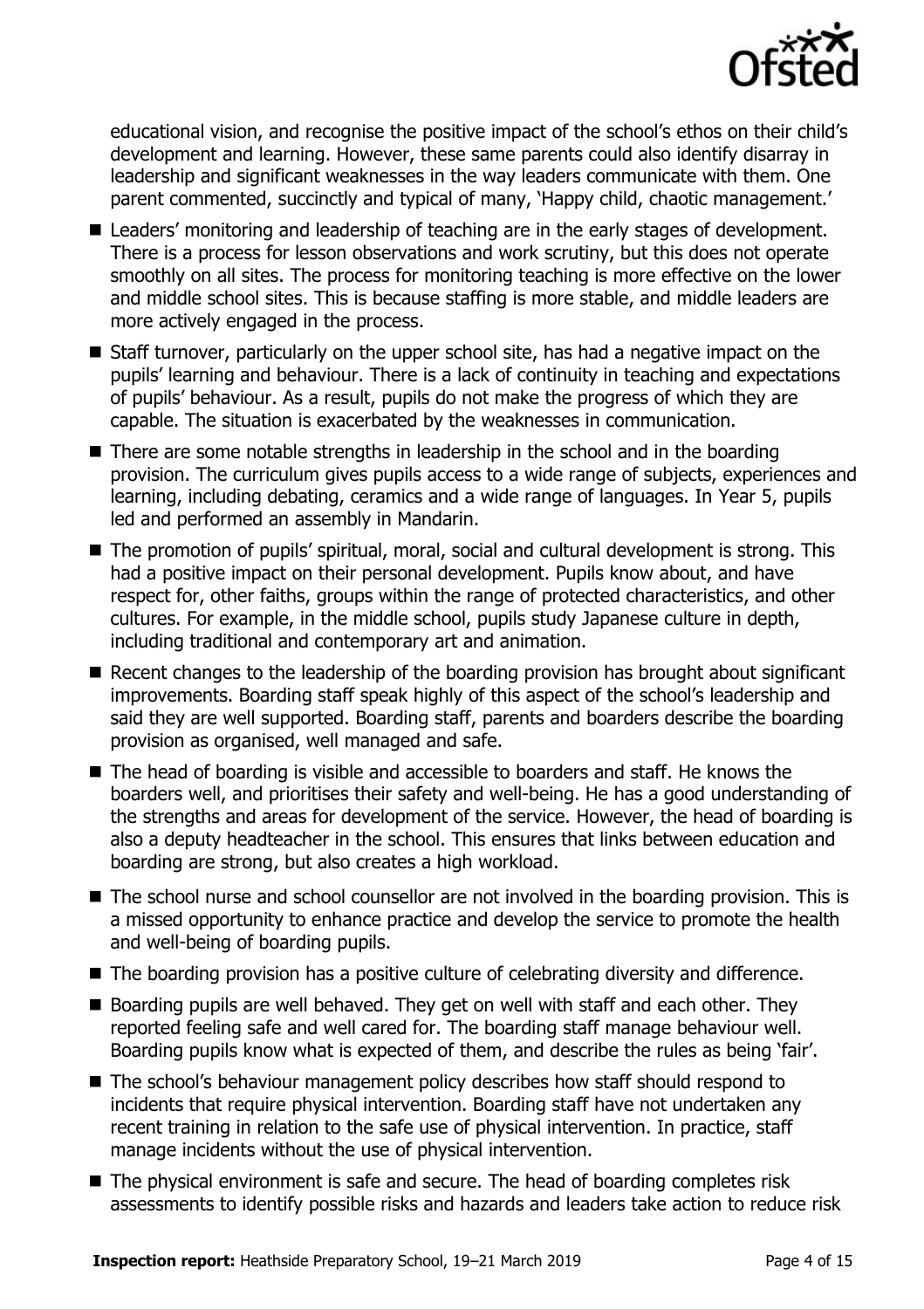

and to reduce risks around the building, and when boarders are out on trips and activities.

■ Leaders have addressed shortfalls in boarding, identified at the previous inspections, and these improvements are now firmly embedded in practice. There are systems in place to ensure that boarding pupils can contact staff during the night, in the event of an emergency.

#### **The school's progress towards meeting standards that were not met at the previous inspection**

■ The Department for Education (DfE) commissioned Ofsted to carry out a progress monitoring inspection as part of this standard inspection. The standards relating to pupils' welfare and the premises are met. The standards relating to leadership and management are unmet.

#### **Governance**

- The proprietor has not successfully held senior leaders to account. This is because the processes to do so are not clearly understood, formalised or documented. This leads to confusion and misunderstanding, and limits the school's improvement. The proprietor intends to review job descriptions and delegate responsibility, but this has not happened. However, the senior team now meets regularly, and meetings are minuted.
- There are no formal arrangements in place for the advisory board or proprietor to monitor the effectiveness of the boarding provision. The newly appointed board has not made a significant impact, and there is no dedicated person to focus on the boarding provision.
- The chair of the new governance and safeguarding advisory board is highly experienced, with wide knowledge of educational matters. The proprietor and other board members share a strong vision for the future of the school and have developed a school improvement plan with senior leaders, which has been shared with staff. Board members have a broad range of relevant expertise and skills. During the inspection, members identified many of the same concerns as the wider parent body. For example, the quality of leaders' communication with parents and the consequences of the rapid expansion of the school. However, it is too soon for the advisory board to have had any impact on these key issues.

#### **Safeguarding**

- The arrangements for safeguarding are effective.
- The improvements in safeguarding practice have been sustained. The designated safeguarding lead (DSL) is knowledgeable and experienced. Other leaders are fully qualified in safeguarding matters. Staff in the middle, lower and upper schools are confident about their training, and how to apply it. The range of concerns recorded indicates that staff understand their responsibilities to pass on concerns.
- The head of boarding is one of the deputy designated safeguarding leads for the school. He ensures that boarding staff are vigilant and responsive to any welfare concerns.
- As in the progress monitoring inspection in January, leaders' record-keeping of concerns and actions taken is effective. Leaders respond to concerns, which may include behaviour and bullying issues, as well as child protection, appropriately. Leaders follow up concerns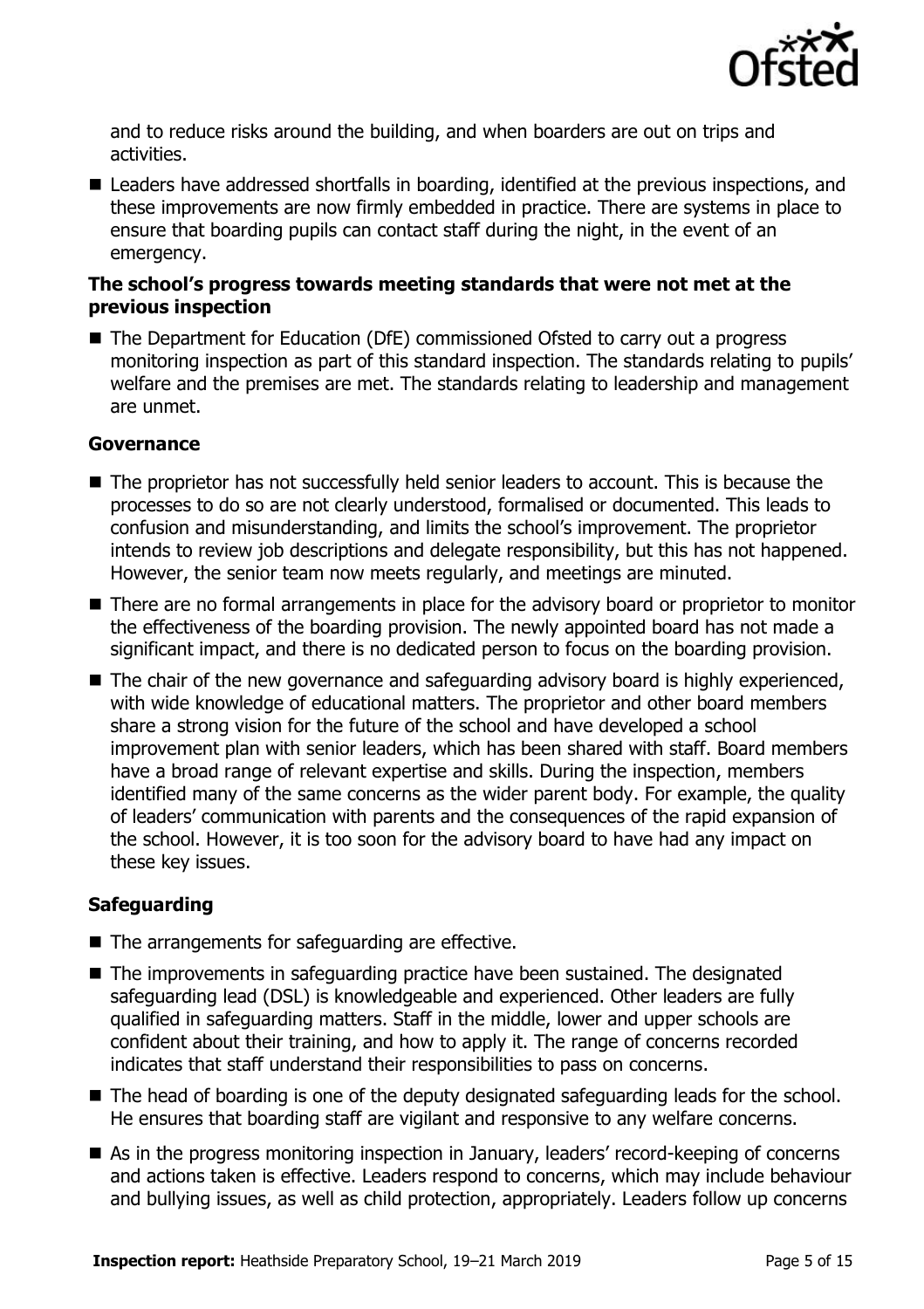

promptly with the local authority, and attend relevant meetings.

- Staff, including boarding staff, are recruited in line with safe recruiting practice to ensure that they are suitable to work with children and young people.
- Staff prioritise the safety and well-being of boarding pupils. They are suitably trained in key areas of child protection, and provide high levels of support and supervision for boarders.
- The safeguarding policy meets requirements and is available to parents on the school's website.

#### **Quality of teaching, learning and assessment <b>Requires improvement**

- Teaching, learning and assessment require improvement. This is because there are weaknesses in planning and the level of challenge for pupils in the upper school. There is a lack of continuity arising from staff changes and weaknesses in leaders' responses and communication. This means that pupils do not make good progress. In the lower and middle schools, teachers' planning is more effective; as a result, pupils make stronger progress.
- Teachers are well qualified and have strong subject knowledge. Across the school, they are committed to helping pupils to achieve their best. They devise a range of activities to help children learn, such as using mind maps and presentations. In a Year 4 class, pupils created their own 'haiku' poems as part of the Japanese cultural project.
- Teachers have strong questioning skills in a range of subjects. They ask a wide range of questions, which enable pupils to think and deepen their understanding. Pupils explore ideas well in speaking, but are sometimes less confident about committing these in writing.
- Teachers show pupils how to learn well. They demonstrate skills and how to approach activities effectively so that pupils can succeed. For example, in Year 7 ceramics, the teacher demonstrated skills of scoring and applying 'slip' to clay to mould their piece. This enabled pupils to develop skills quickly.
- Leaders have reviewed the way the school assesses pupils' progress, and changes are in the process of being phased in across the school.

#### **Personal development, behaviour and welfare <b>Requires improvement**

#### **Personal development and welfare**

- The school's work to promote pupils' personal development and welfare is good.
- **Pupils have positive attitudes to learning and school life. There are good relationships** between staff and pupils, which contribute to a positive learning ethos across the school. Pupils and parents commented on the kind and friendly atmosphere in the school.
- **Pupils are confident; they enjoy the range of activities and extra-curricular events, and** participate fully in the cultural life of the school.
- **Pupils know about the protected characteristics and the importance of respect for all** groups of people.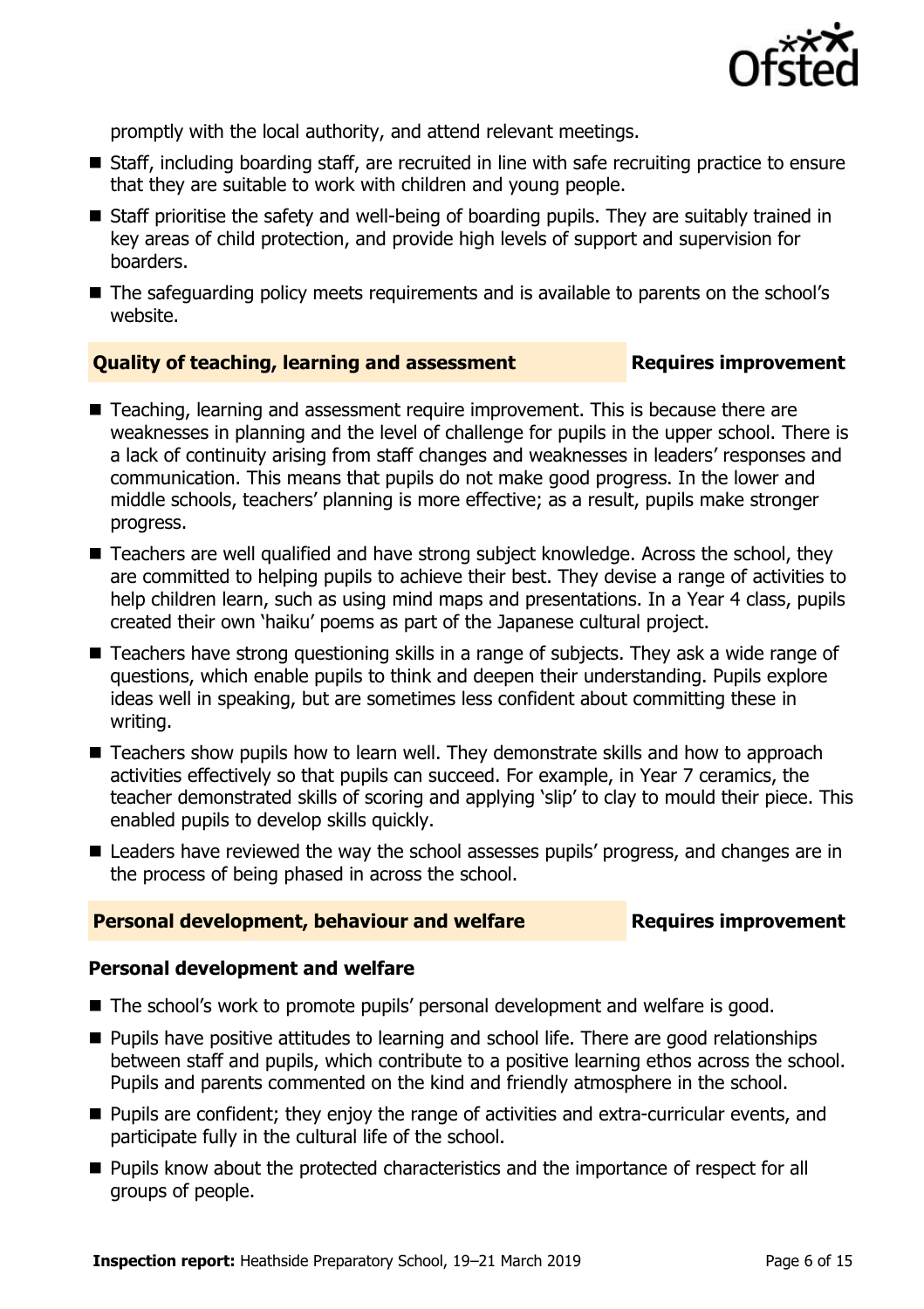

- **Pupils gain a range of social and leadership skills. The school fosters pupils' independence** well. Pupils take the lead in raising money for charities, and suggest activities such as 'crazy hair day', as well as traditional cake sales.
- $\blacksquare$  Pupils say there is very little bullying and that any incidents are dealt with promptly by adults. Pupils take safety very seriously. They know about stranger danger and how to keep themselves safe on the internet.

#### **Behaviour**

- The behaviour of pupils requires improvement.
- **Pupils'** behaviour in lessons in the upper school is not as strong as their behaviour in the lower and middle schools. Pupils are sometimes distracted in lessons. For example, they lose concentration, fidget, swing back on chairs and call out. This is because of the inconsistencies in teachers' planning and in the way they apply the behaviour policy.
- Leaders have not been successful in ensuring that high expectations of behaviour are maintained in the upper school. Teachers' expectations of behaviour vary, and this makes it hard for teachers to apply the behaviour policy consistently. This is supported by inspection evidence from pupils.
- In the lower and middle schools, pupils behave well in lessons. Work captures pupils' imagination and engages them in learning. Pupils respond well to adults' instructions.
- **Pupils across the age range generally conduct themselves well around the school. They** respond well to teachers' instructions, and can manage their own behaviour. Supervision ratios of staff to pupils are appropriate. However, staff do not interact with pupils as much as they could in the upper school.
- Pupils' attendance is broadly in line with national figures. Staff have worked effectively to improve pupils' attendance.

#### **Outcomes for pupils Requires improvement**

- Outcomes for pupils require improvement. Pupils in the upper school make less progress than they should because of inconsistencies in the quality of teaching. This is a result of weaknesses in leadership and the turnover of teaching staff. Pupils in the lower and middle schools make stronger progress across a range of subjects.
- Pupils with special educational needs and/or disabilities (SEND) make less progress in the upper school. This is because of the impact of changes in leadership. The leadership of special educational needs is not well established, and it is difficult for staff to get up-todate information about pupils' needs.
- **Pupils with SEND make more progress in the lower and middle schools. This is because** teachers have had more specific training from the special educational needs coordinator (SENCo). Teachers know about pupils' learning needs and use this information to plan appropriate work. The support from specialist therapists has a positive impact on outcomes for this group of pupils.
- **Pupils'** speaking and performance skills are well developed. Pupils are articulate and confident to ask questions. They learn how to debate and express their own point of view in discussions, and enjoy participating in performance. In the middle school, Year 5 pupils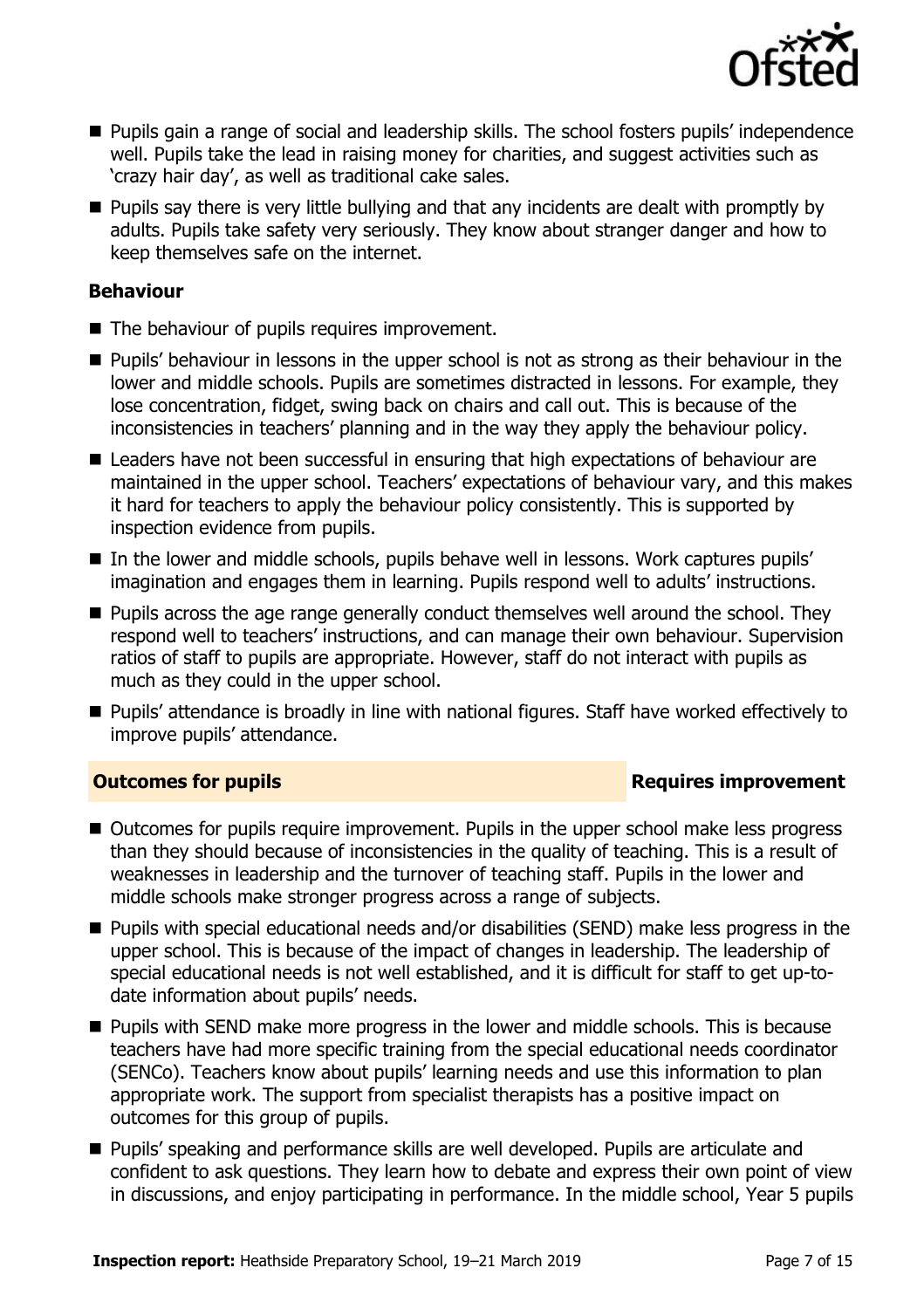

confidently staged a performance of 'Aladdin' to younger pupils.

- **Pupils' writing in the upper school is below expectations, and does not match with pupils'** attainment in speaking. Pupils' written responses lack depth and quality in expressive writing, basic grammatical structures, accuracy and choice of vocabulary.
- There is an effective careers programme to prepare pupils for the next stage of their education. Pupils transfer to a range of different schools to continue their education.

#### **Early years provision Good Good**

- The leadership of the early years is effective, although the leadership and management of the school overall require improvement. This is because the early years leader is established in her post and has an extensive and detailed knowledge of the requirements of the early years statutory framework. This guides her work and that of the staff, and has a positive impact on children's learning, development and well-being. All the statutory requirements for the early years foundation stage are met.
- The learning environment is vibrant and stimulating. Adults engage well with children, guiding and challenging them, asking questions and enabling them to express themselves. Children enjoy a wide range of activities, where they can learn both independently and collaboratively with others.
- Adults use assessment well to identify the priorities for each child's development. They understand how to observe children, assess their needs and plan their next steps. Adults design a range of challenging and imaginative activities for children. These enable children to apply their writing and numerical knowledge in a variety of contexts.
- Safeguarding is effective. Staff are well trained, share information effectively and make sure that children are well looked after. Children are happy and keen to learn.
- Children make good progress from their starting points, and are well prepared for Year 1. In 2018, the school's assessment information indicated that the proportion of children reaching a good level of development was above the national average. Inspection evidence shows that children make good progress across all the areas of learning, particularly in their physical development, communication and language.
- The outdoor area on the lower school site is limited in space but has been well designed to provide a suitable range of activities for children. Children also have access to Hampstead Heath for recreation and learning.

# **Overall experiences and progress of children and young people in the boarding provision Good**

- Boarding pupils build secure and trusting relationships with the boarding staff. They enjoy their time in boarding and several described it as being 'like a family'.
- **Parents speak highly of the boarding provision. For example, one parent said that** boarding helped her son make huge progress in terms of his confidence and emotional well-being.
- Boarding pupils enjoy a wide range of activities in the boarding provision and the local community. They go to the cinema, a local trampoline centre and attend after-school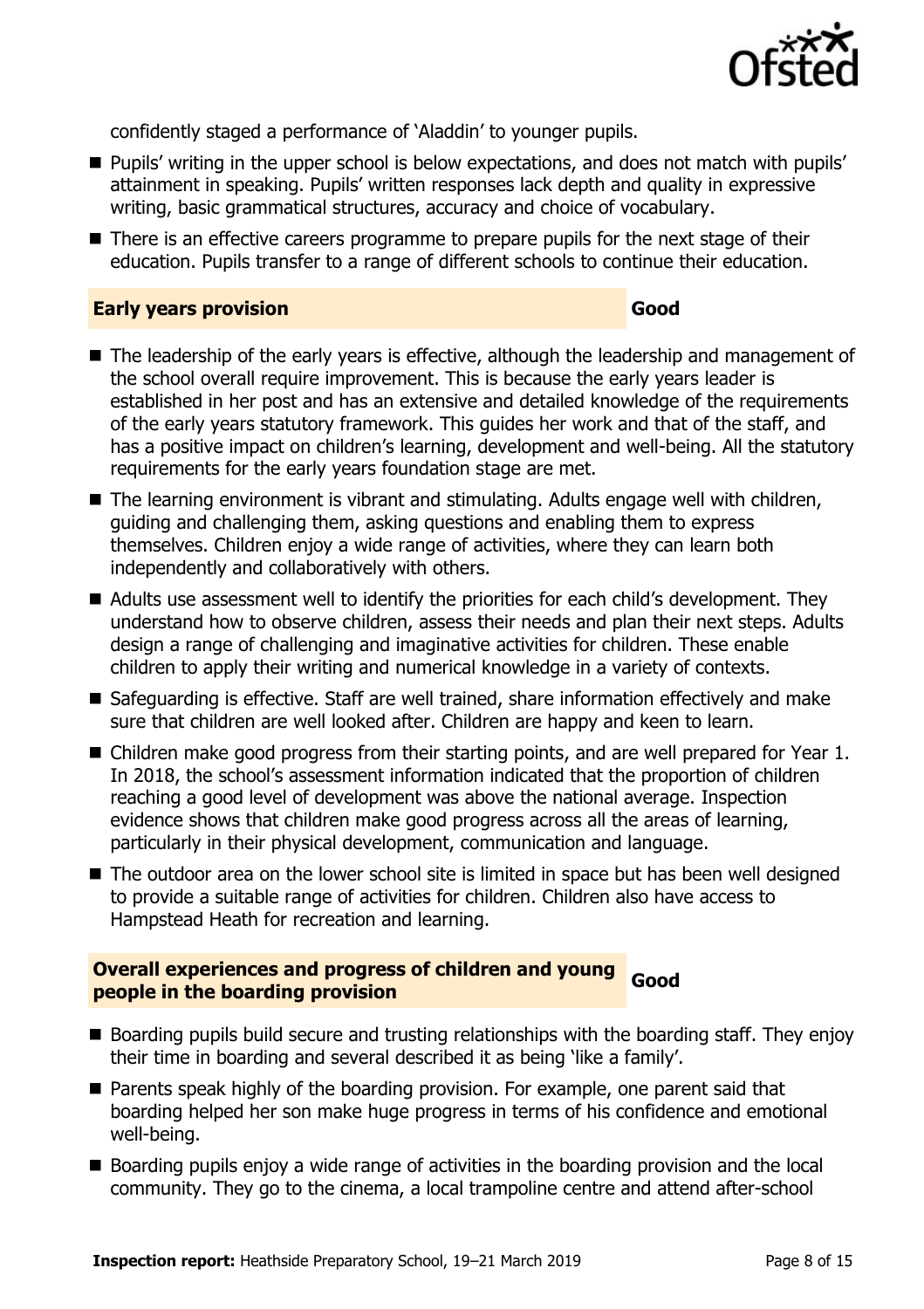

homework clubs. They value the opportunity to socialise with each other and have fun.

- Boarding staff provide a variety of ways for boarding pupils to share their views. There is a suggestion box, regular boarders' meetings, and several boarding pupils are on the school council. Staff listen to their views and use them to make changes to the service.
- The physical environment is comfortable, clean and 'homely'. There is enough space for boarding pupils to relax, study and play. Most boarding pupils reported that they like the food on offer. Some of them were less positive, and did not appreciate the school and boarding policy of not eating meat.
- Boarding pupils benefit from healthy routines and are encouraged to make healthy lifestyle choices. The boarding staff ensure that they have access to healthcare when they need it. The school system for managing health information is not robust. It took several hours for staff to locate the parents' health questionnaire for one boarding pupil. This creates some risk that health problems could be missed But, in practice, staff know the boarders well. They have the training and information they need to respond to health needs.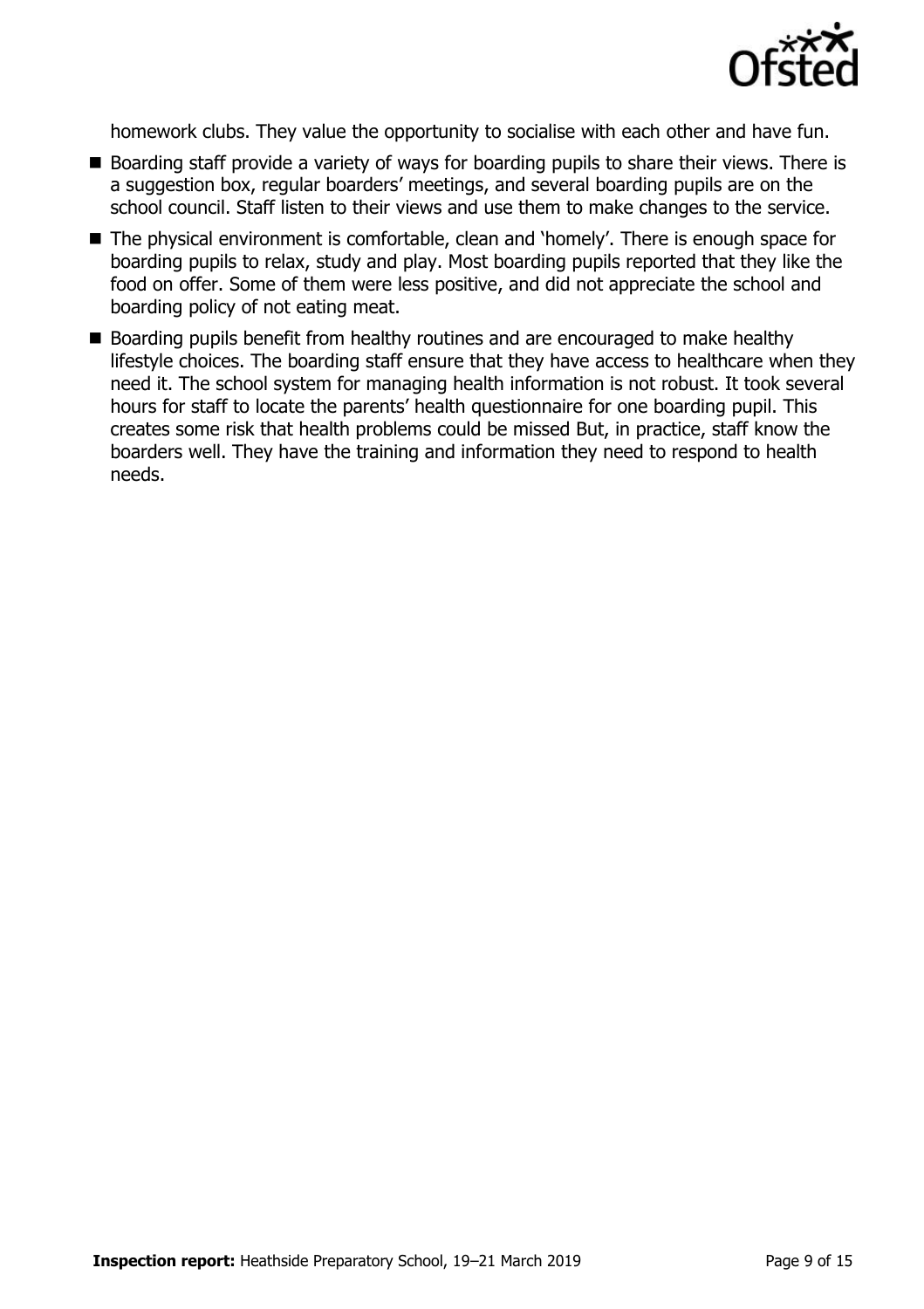

# **School details**

| Unique reference number             | 100078   |
|-------------------------------------|----------|
| Social care unique reference number | 1280475  |
| DfE registration number             | 202/6360 |
| Inspection number                   | 10095013 |

This inspection was carried out under section 109(1) and (2) of the Education and Skills Act 2008, the purpose of which is to advise the Secretary of State for Education about the school's suitability for continued registration as an independent school.

The inspection of boarding provision was carried out under the Children Act 1989, as amended by the Care Standards Act 2000, having regard to the national minimum standards for boarding schools.

| Type of school                      | Other independent school                  |
|-------------------------------------|-------------------------------------------|
| School category                     | Independent boarding school               |
| Age range of pupils                 | 2 to 14                                   |
| Gender of pupils                    | Mixed                                     |
| Number of pupils on the school roll | 493                                       |
| Number of part-time pupils          | 18                                        |
| Number of boarders on roll          | 21                                        |
| Proprietor                          | Remus White Ltd                           |
| <b>Headteacher</b>                  | Melissa Remus Elliot                      |
| Annual fees (day pupils)            | £9,000 to £18,600                         |
| Annual fees (boarders)              | There are no additional fees for boarding |
| Telephone number                    | 020 3058 4011                             |
| <b>Website</b>                      | www.heathsideprep.co.uk                   |
| <b>Email address</b>                | info@heathsideprep.co.uk                  |
| Date of previous inspection         | 19-21 September 2017                      |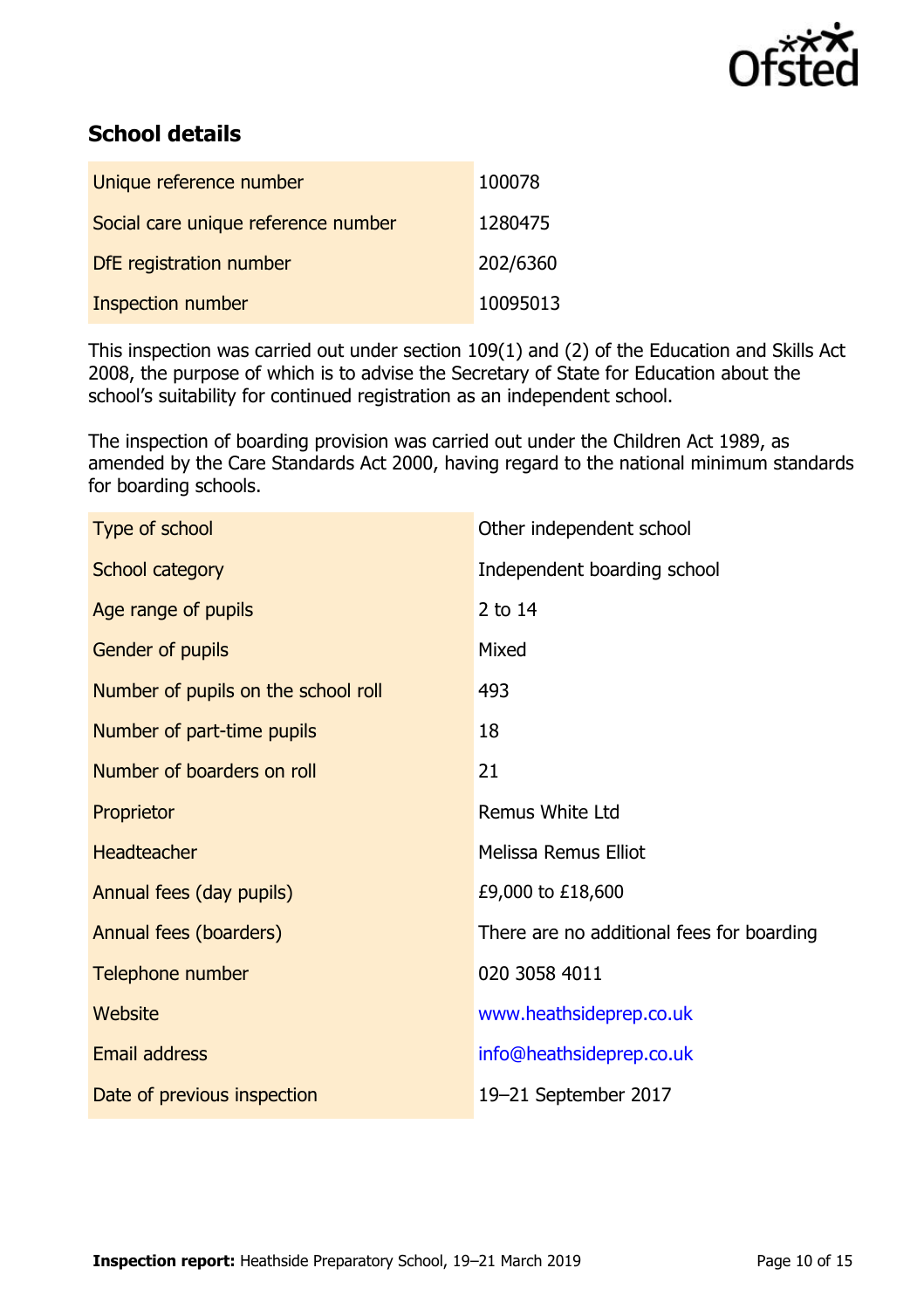

#### **Information about this school**

- Heathside Preparatory School is an independent boarding school for girls and boys in the London Borough of Camden. The school is registered for up to 600 pupils between the ages of two to 14. There are currently 493 pupils on roll. The school opened a boarding provision in January 2018 for boys and girls aged eight years and over.
- The school operates across six sites, all of which are in Hampstead, London NW3. The boarding provision is located at the premises used by the upper school at West Heath Road. The lower school is located at 84A Heath Street. The middle school is at 16 New End. Year 5 and 6 pupils attend the premises at The Old White Bear, the synagogue and the Territorial Army Centre in Hampstead. The school makes use of local parks and Hampstead Heath for outdoor space, including for the teaching of physical education.
- There have been several changes in school leadership since the last full standard inspection. A new head of boarding took up his post in September 2018. In addition, he was appointed as the upper school deputy headteacher in February 2019. A new designated safeguarding lead for the whole school, who is also a co-headteacher of the upper school, started work in September 2018. A new human resources (HR) manager started work in September 2018. A new health and safety manager has recently taken up his post, in March 2019. A new special educational needs coordinator was appointed to the upper school in September 2018. In the upper school, there are some vacant posts for middle leaders.
- School leaders brought in consultants to help them address the failings identified in the emergency inspections. A consultant was employed to focus on health and safety, and the premises. This consultant works with leaders to oversee this work, and manage the transition of work to the school's new health and safety manager. Two consultants were engaged to support the school with other areas of weakness. One is now employed by the school as a co-headteacher of the upper school, since March 2019. The other continues to support the school to develop its safeguarding culture, and is a member of the governance and safeguarding advisory board, since March 2019.
- The proprietor appointed the chair of the governance and safeguarding advisory board in the autumn term 2018. The chair and the proprietor asked for expressions of interest from parents to join the advisory board. The chair and the proprietor interviewed candidates, and appointments were made. The advisory board was formally constituted in March 2019. It consists of 11 members, including the chair and the proprietor. Nine members are parents of pupils who currently attend the school. The board has an advisory function, rather than acting as a conventional governing body.
- The school does not use any alternative provision.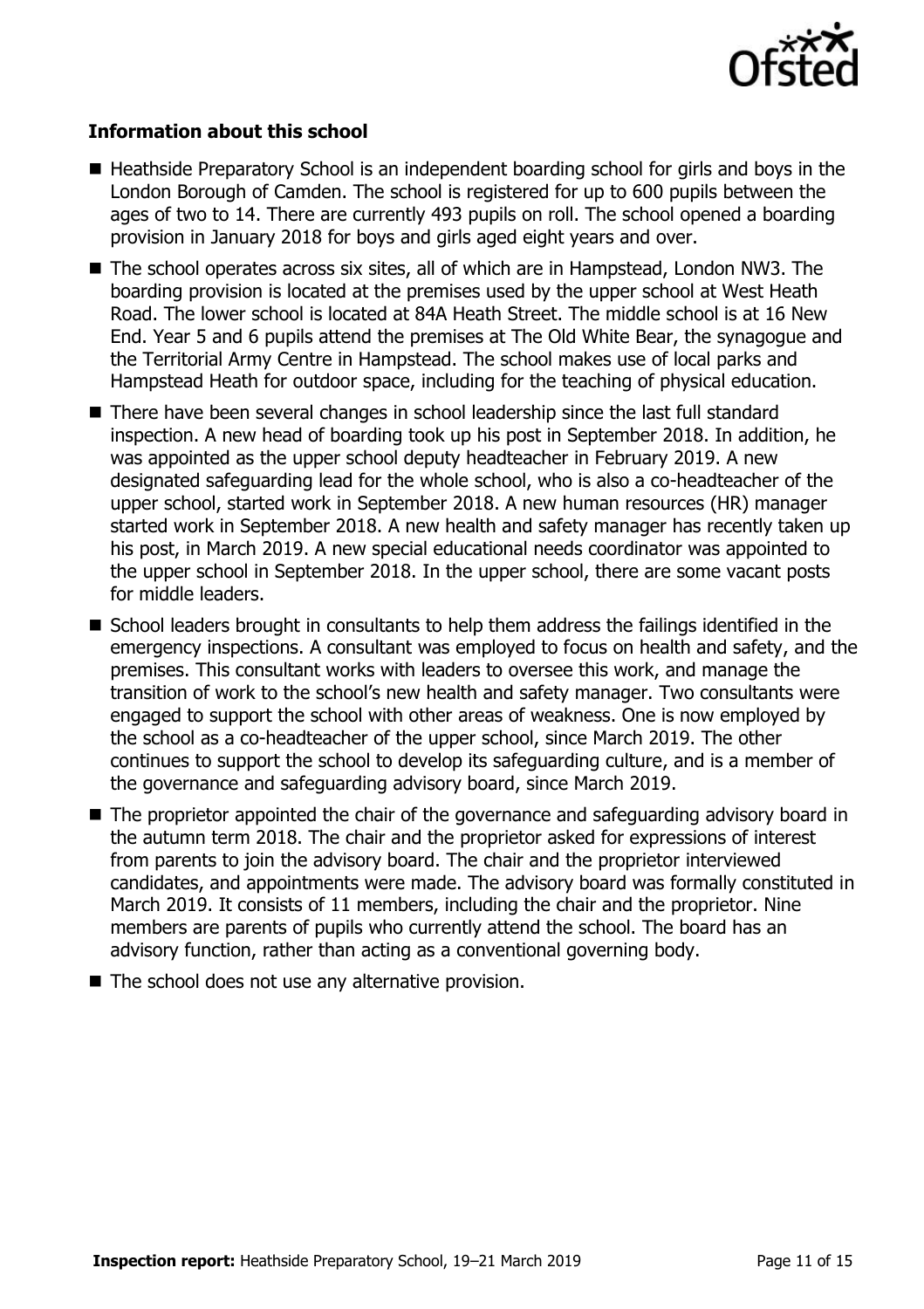

## **Information about this inspection**

- This inspection was carried out at the request of the Department for Education (DfE), the registration authority for independent schools. The purpose of the inspection was to evaluate the school provision against all the independent school standards and the national minimum standards for boarding schools. Also, to monitor the progress the school has made in meeting the independent school standards, and other requirements, that it was judged not to comply with at the emergency inspection in September 2018.
- The school's last standard inspection took place in September 2017, when the school was judged to be outstanding. The boarding provision was inspected in June 2018, when national minimum standards for boarding schools in safeguarding, leadership and management, and complaints were unmet. The school had an emergency inspection in July 2018, and again in September 2018. These inspections found that a number of independent school standards and national minimum standards for boarding schools were unmet. The unmet standards related to the welfare, health and safety of pupils, the suitability of staff, the premises, the management of complaints, and leadership and management. In addition to the unmet standards, the school was in breach of its registration by admitting pupils into Year 10.
- A progress monitoring inspection of the school and the boarding provision took place in January 2019. At this inspection, all the standards that were checked were met.
- This inspection, in March 2019, took place without notice.
- Inspectors visited lessons across year groups, including the early years. Some of these visits were made jointly with senior leaders.
- Inspectors scrutinised pupils' work in books and on display.
- Meetings were held with the headteacher/proprietor and other senior and middle leaders, including the head of boarding and boarding staff.
- A meeting was held with representatives of the governance and safeguarding advisory board, including the chair, vice chair and four representatives, who are parents of pupils currently in the school.
- Evidence was gathered from the designated officers for safeguarding from Camden and Barnet local authorities.
- **Inspectors considered the views of parents from the 213 responses to the Ofsted online** survey, Parent View, and talked informally to parents at the start of the school day.
- **Inspectors considered the 55 responses to the Ofsted staff survey, met with two groups** of staff and spoke with staff informally.
- Inspectors talked to pupils, including all registered boarders, in lessons, at breaktime and in the boarding provision after school. Inspectors met with the school council in the upper and middle schools. There were eight responses to the online Ofsted pupil survey, and 96 pupils responded on paper copies of the online survey.
- Inspectors scrutinised documentation, including: records relating to safeguarding; boarding; health and safety; the curriculum; teaching; and pupils' attendance and behaviour.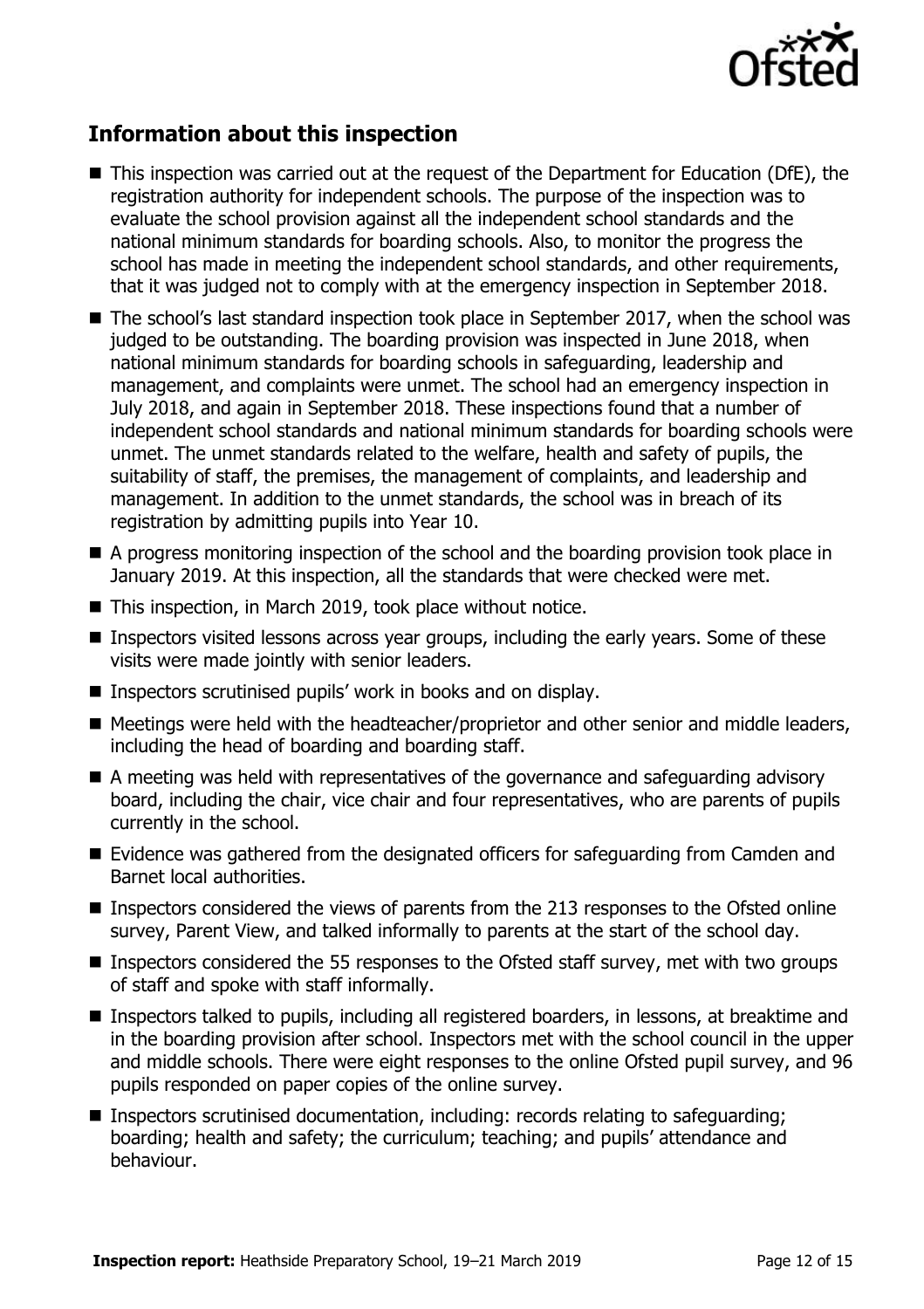

# **Inspection team**

| Janet Hallett, lead inspector | Her Majesty's Inspector          |
|-------------------------------|----------------------------------|
| <b>David Davies</b>           | Ofsted Inspector                 |
| Jo Jones                      | Ofsted Inspector                 |
| Lee Kirwin                    | Social Care Regulatory Inspector |
| <b>Patrick Sullivan</b>       | Social Care Regulatory Inspector |
|                               |                                  |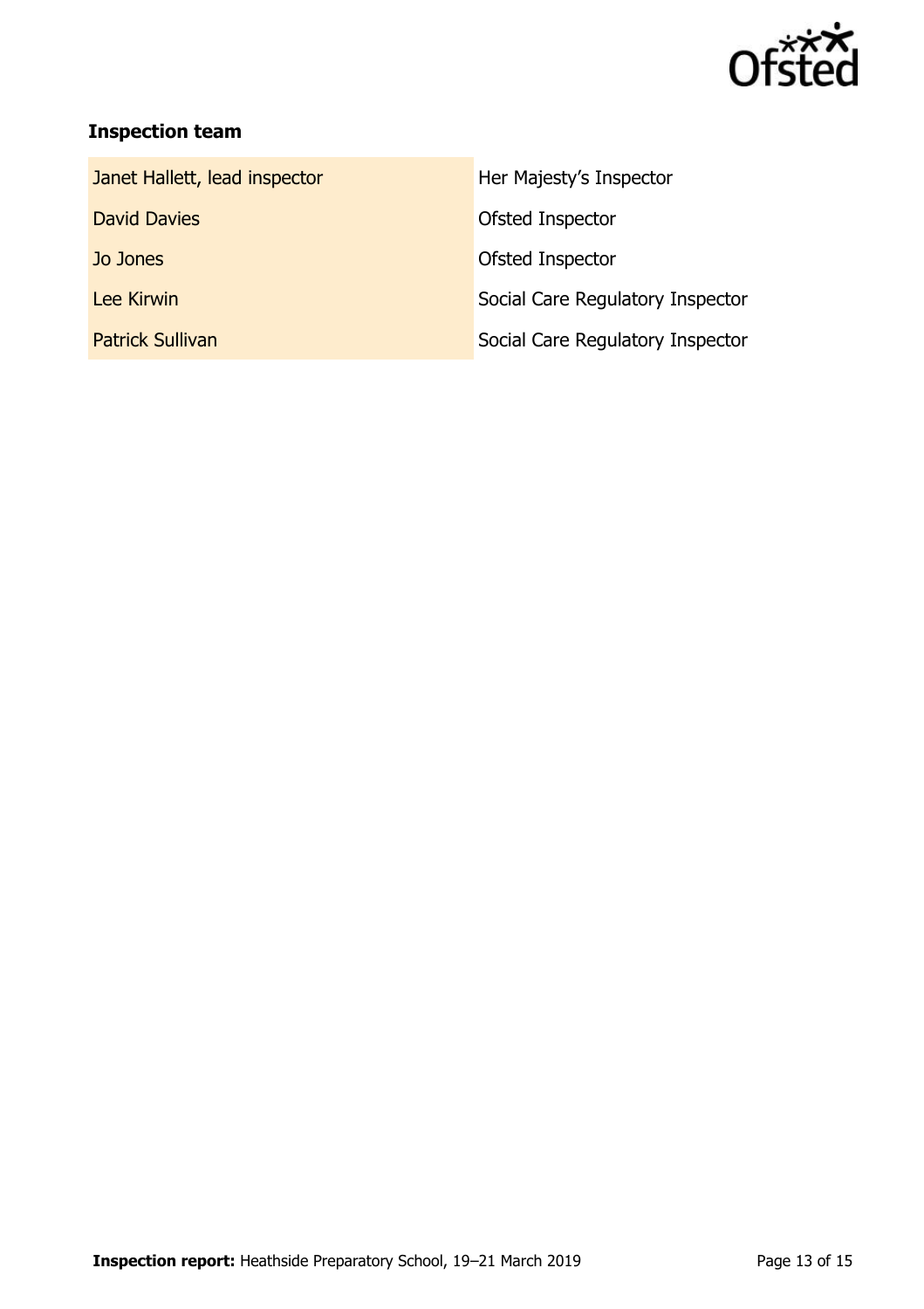

# **Annex. Compliance with regulatory requirements**

### **The school must meet the following independent school standards**

### **Part 1. Quality of education provided**

- 3 The standard in this paragraph is met if the proprietor ensures that the teaching at the school:
	- 3(a) enables pupils to acquire new knowledge and make good progress according to their ability so that they increase their understanding and develop their skills in the subjects taught;

### **Part 8. Quality of leadership in and management of schools**

- $\blacksquare$  34(1) The standard about the quality of leadership and management is met if the proprietor ensures that persons with leadership and management responsibilities at the school:
	- 34(1)(a) demonstrate good skills and knowledge appropriate to their role so that the independent school standards are met consistently;
	- 34(1)(b) fulfil their responsibilities effectively so that the independent school standards are met consistently.

#### **The school must meet the following national minimum standards for boarding schools**

The school's governing body and/or proprietor monitors the effectiveness of the leadership, management and delivery of the boarding and welfare provision in the school and takes appropriate action where necessary (NMS 13.1).

The school's leadership and management demonstrate good skills and knowledge appropriate to their role (NMS 13.3).

The school's leadership and management consistently fulfil their responsibilities effectively so that the standards are met (NMS 13.4).